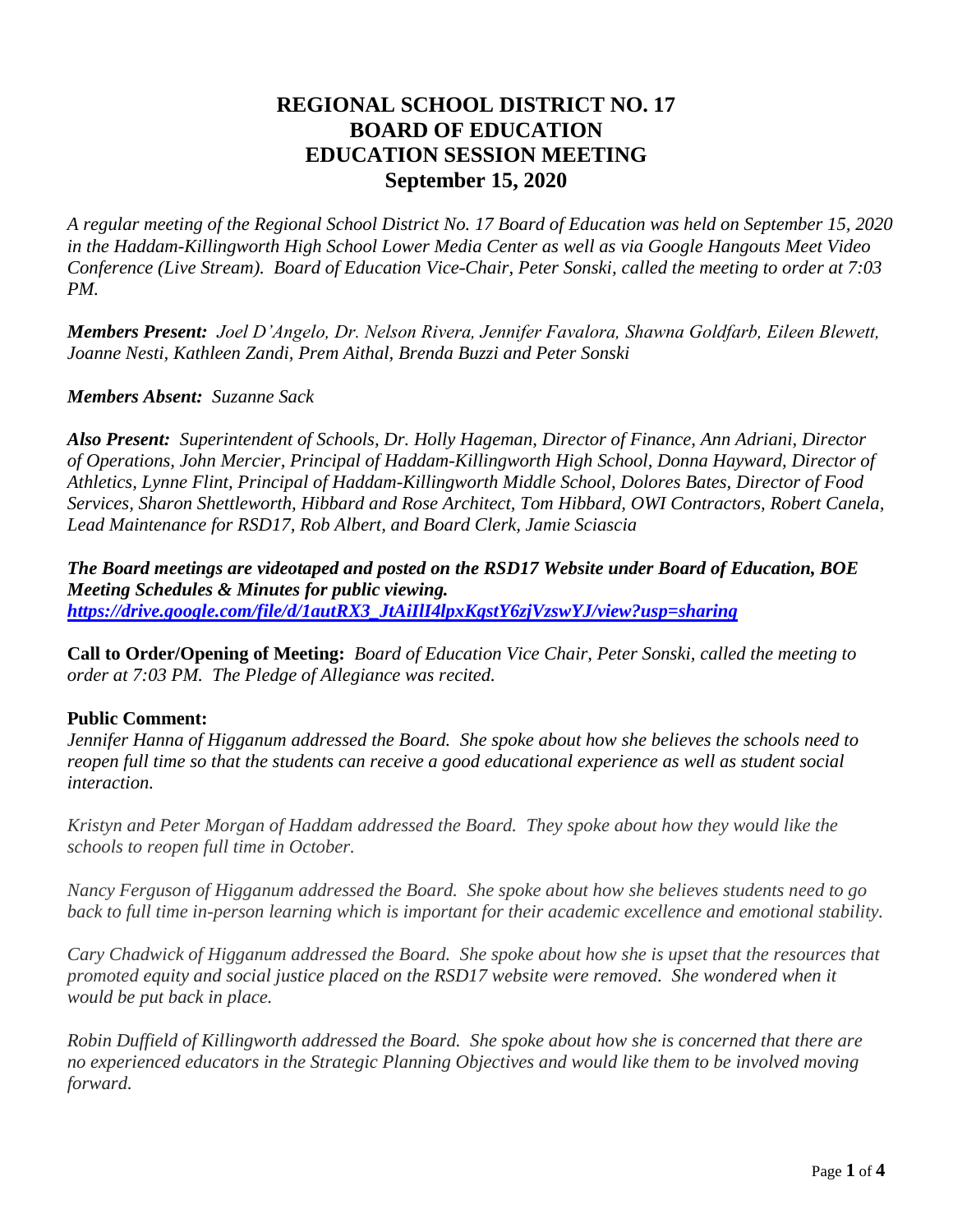*Joanne Nesti MOVED and Kathy Zandi SECONDED a motion to move Item 5A, School Operating Plans Beyond Initial Reopening Phase and Item 5B, HK Athletics: Middle School Athletics Proposal both set forth under Old Business up on the Agenda.*

*Motion passed unanimously by a Consensus from all Board Members.* 

### **Old Business:**

## **A. School Operating Plans Beyond Initial Reopening Phase**

*Superintendent Dr. Holly Hageman spoke about a full reopening on September 29th for the K-8 Levels. The High School reopening plan is in progress and she will update the Community in the next week or so. Superintendent Dr. Hageman will send out a School Messenger tomorrow about the reopening plan details which will include a modified survey.*

### **B. HK Athletics: Middle School Athletics Proposal**

*Principal Dolores Bates updated the Board. She spoke about holding Middle School Athletics and Clubs with a mix of both virtual and in-person activities.*

*Joanne Nesti MOVED and Joel D'Angelo SECONDED a motion to move Item 5C(a)(1), Report from Director of Operations/Facilities, Update on the Field House Project, 5C(b), Update on BES and KES Oil Tank Projects set forth under Old Business as well as 6A, Authorized Signature Change Approval for the Child Nutrition Program – Sharon Shettleworth and 6B, Federal Food Service Program set forth under New Business up on the Agenda.*

*Motion passed unanimously by a Consensus from all Board Members.*

### **C. Report from Director of Operations/Facilities:**

# **a. Update on the Field House Project**

### **1. Consideration of a Change Order**

*Peter Sonski updated the Board. He spoke about the additional cost and time of the project and discussed the Change Order at length. Tom Hibbard spoke briefly on the Threshold and demo of the floor. John Mercier updated the Board on the new costs of the project. Further, the Board had discussion about fire extinguishers boxes, banners, bleachers, floor leveling and the impact of the new timeline for High School Athletics and Academics.*

*Joel D'Angelo MOVED and Joanne Nesti SECONDED a motion to amend the budget for this project from \$1,141,438 to \$1,300,000 to come from the Capital Projects Fund.* 

*Motion passed 10-0-0 by the following Voice Votes:*

Kathleen Zandi YES **√** NO\_\_\_\_A\_\_\_ Shawna Goldfarb YES **√** NO\_\_\_\_A\_\_\_ Peter Sonski YES √ NO <u>A</u> Dr. Nelson Rivera YES √ NO\_\_\_\_A\_\_\_ Eileen Blewett YES √ NO A Joanne Nesti YES **√** NO\_\_\_\_ A\_\_\_ Prem Aithal YES **√** NO\_\_\_\_A\_\_\_ Suzanne Sack Absent

| Shawna Goldfarb YES   |     | N() |  |
|-----------------------|-----|-----|--|
| Jennifer Favalora YES |     | NΟ  |  |
| Joel D'Angelo         | YES | NO  |  |
| <b>Brenda Buzzi</b>   | YES | NΟ  |  |
| Prem Aithal           | YES | NΟ  |  |
|                       |     |     |  |

*Principal Donna Hayward, Lynne Flint, Tom Hibbard and Bob Canella left the meeting.* 

### **b. Update on BES and KES Oil Tank Projects**

*John Mericier updated the Board. He spoke about how the Burr Oil Tank has been removed and*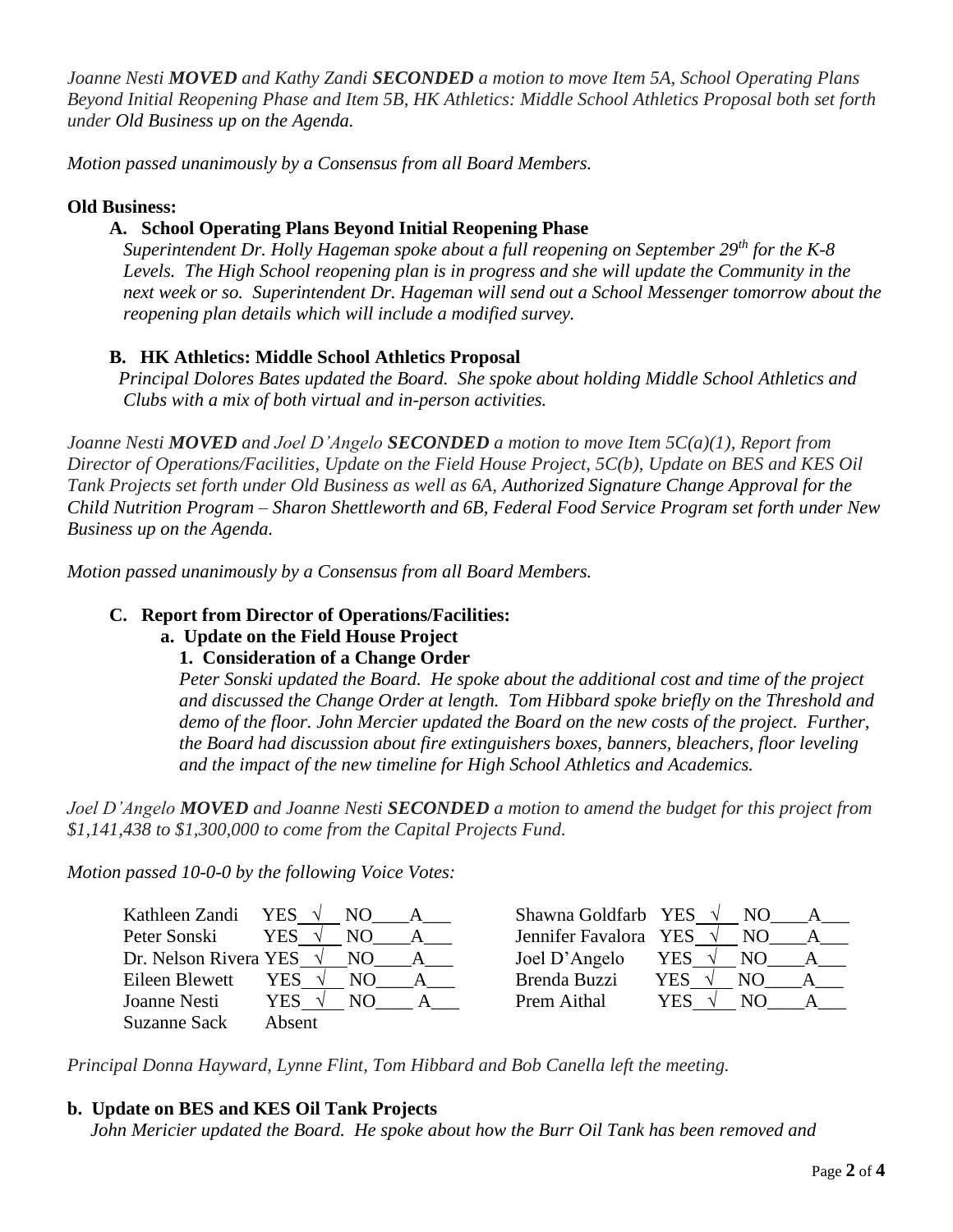#### **New Business:**

### **A. Authorized Signature Change Approval for the Child Nutrition Program – Sharon Shettleworth**

*Sharon Shettleworth updated the Board. She spoke about how the Child Nutrition Program requires two authorized signers and she would like to remove John Mercier and add Ann Adriani.*

*Brenda Buzzi MOVED and Joanne Nesti SECONDED a motion to remove John Mercier and add Ann Adriani on the Signature Change Order.*

*Motion passed unanimously by a Consensus from all Board Members (Prem Aithal was not in attendance for the vote.)*

### **B. Federal Food Service Program**

*Sharon Shettleworth updated the Board. She spoke about how the United States Department of Agriculture offered a waiver making all school meals free for students until December 31st or until funds run out. The waiver was applied for and approved. This will allow students in K-5 to receive both a free breakfast and lunch as well as any child within the District who isn't enrolled in the HK schools, and free lunch will be available to all students enrolled in grades 6-12. Superintendent Dr. Hageman will send out a School Messenger notifying parents of times and locations of food pickups.* 

*Sharon Shettleworth left the meeting at 8:32 p.m.*

#### **Board Committee Reports and Future Meetings:**

#### **A. Policy Subcommittee**

#### **a. Revised Board By-Laws (First Read)**

*Joanne Nesti updated the Board. She briefly went over how the Committee reviewed specific Board By-Laws in length and provided them to the Board as a First Read.*

### **B. Finance Subcommittee**

#### **a. YTD Covid Spending**

*Eileen Blewett updated the Board. She spoke about Covid-19 expenditures from the 2020 Budget. She also spoke about the current expenditures for 2021 being approximately \$222,000 for a variety of items like: Technology, Instructional supplies and PPE supplies. The savings for the District was in ESY since it was all remote. She spoke about PPE reimbursement, outsourcing Custodians, Rental Containers and watching Food Services***.** 

### **C. Strategic Planning Subcommittee**

*Prem Aithal updated the Board. He spoke about the Strategic Planning Objectives and Timeline and went over the Members of the Subcommittee.* 

#### **Public Comment:**

*Kim Baucom of Haddam addressed the Board. She spoke about how kids should be taught in-person and need social interaction. She supports the full time in person school reopening.*